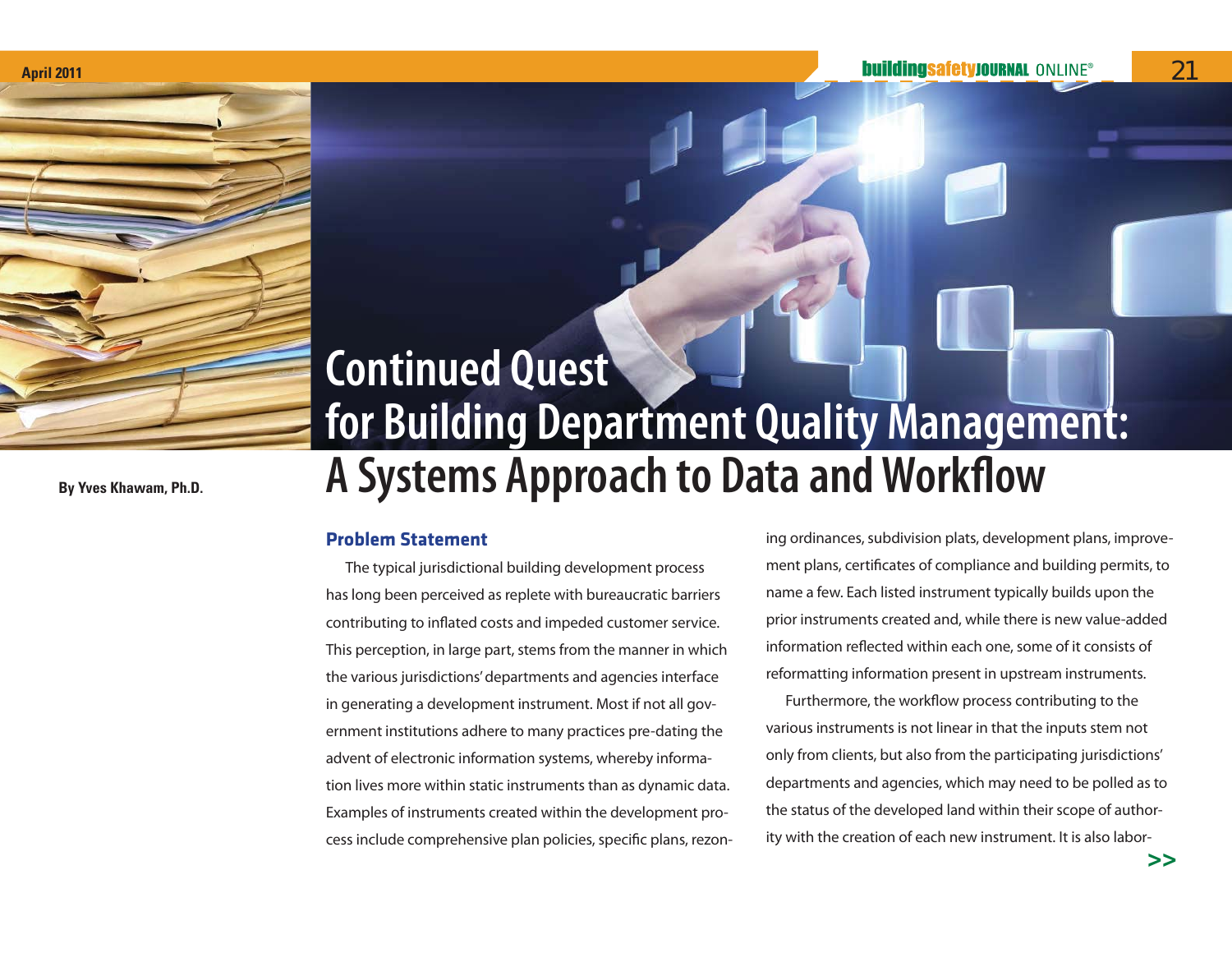intensive to collate information from different sources and instruments in order to execute the next phase of a particular process. Hence, the issuance of a building permit requires analyzing multiple prior static instruments located in disparate locations for potentially pertinent information; once the pertinent information is located and validated, it is re-entered as part of the building permit instrument.

This article will provide a glimpse into the traditional instrument-based approach to information and propose a philosophical shift to a paradigm predicated on active information classification and storage integrated with process workflow and contributing to enterprise-level process efficiency gains, customer satisfaction and cost savings.

# **Data-Centric Approach**

While much of a typical organization's data resides within databases, the standard approach to transferring information across divisions, departments and clients is mostly instrument-based (typically, forms or documents). Generation of these instruments – be they personnel time sheets, financial transactions, notices of violation or development plans – typically require the re-keying of data from existing database systems into the newly created instrument. This method of data processing is inefficient, subject to

errors and not as useful to downstream processes that may be precluded from re-categorizing the data in a manner more adapted to their need. A few examples follow to illustrate the traditional approach, as well as identify the potential to realign processes within a more data-centric context.

*Development review*. The entitlement process of development review requires the coordination of multiple departments and agencies to include planning, transportation, water, wastewater, power and flood control, to name a few. In a typical jurisdiction, this process involves circulating a client-submitted proposed plan to the various departments and agencies that provide independent comments back to the applicant. Upon receipt of comments, the client revises the drawings and submits once more to the applicable reviewing entities, renewing the cycle until such time that the plans are approved. In so doing, the reviewing entities are typically recording information regarding the development project within proprietary information systems only used by that particular department or agency and the final product, collating all these reviewing authorities' results in a paper instrument assuming the form of an approved development plan. This final instrument exists solely as a paper plan set, which may be scanned and loaded into a document management system as an image file, but sub sequent use of the information is limited to retrieval of the image and manually perusing it for pertinent infor mation therein.

This approach limits the usefulness of the informa tion that needs to be re-entered or re-processed for<br>use within project modifications or by downstream<br>processes, as we will see within the building permit<br>example following. Instead, we could greatly enhance<br>the implement ing a shared database structure within which respec tive departments/agencies could populate informa tion related to the approval of the development. In<br>so doing and once compliant with all departments,<br>the approved development plan could be generated<br>as a report from the active database approval fields.<br>Security would be rized departments have sole control of the active data within the system, though other departments for information-sharing purposes could view this data. Storing final approval information as active data pro vides access to this data in a centralized location for information research purposes, for future modifica tions and for use by downstream processes, thereby

*Continued on page 24*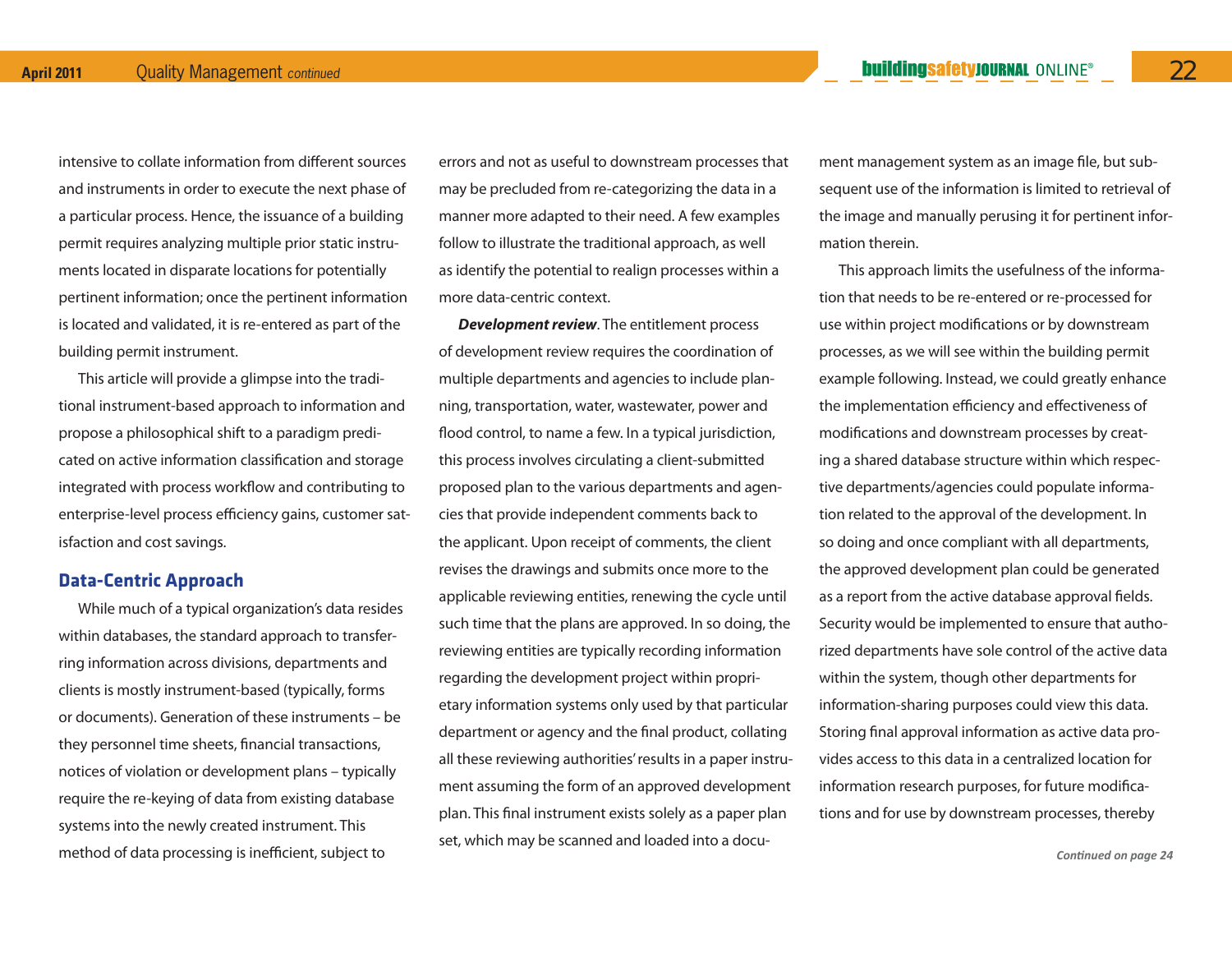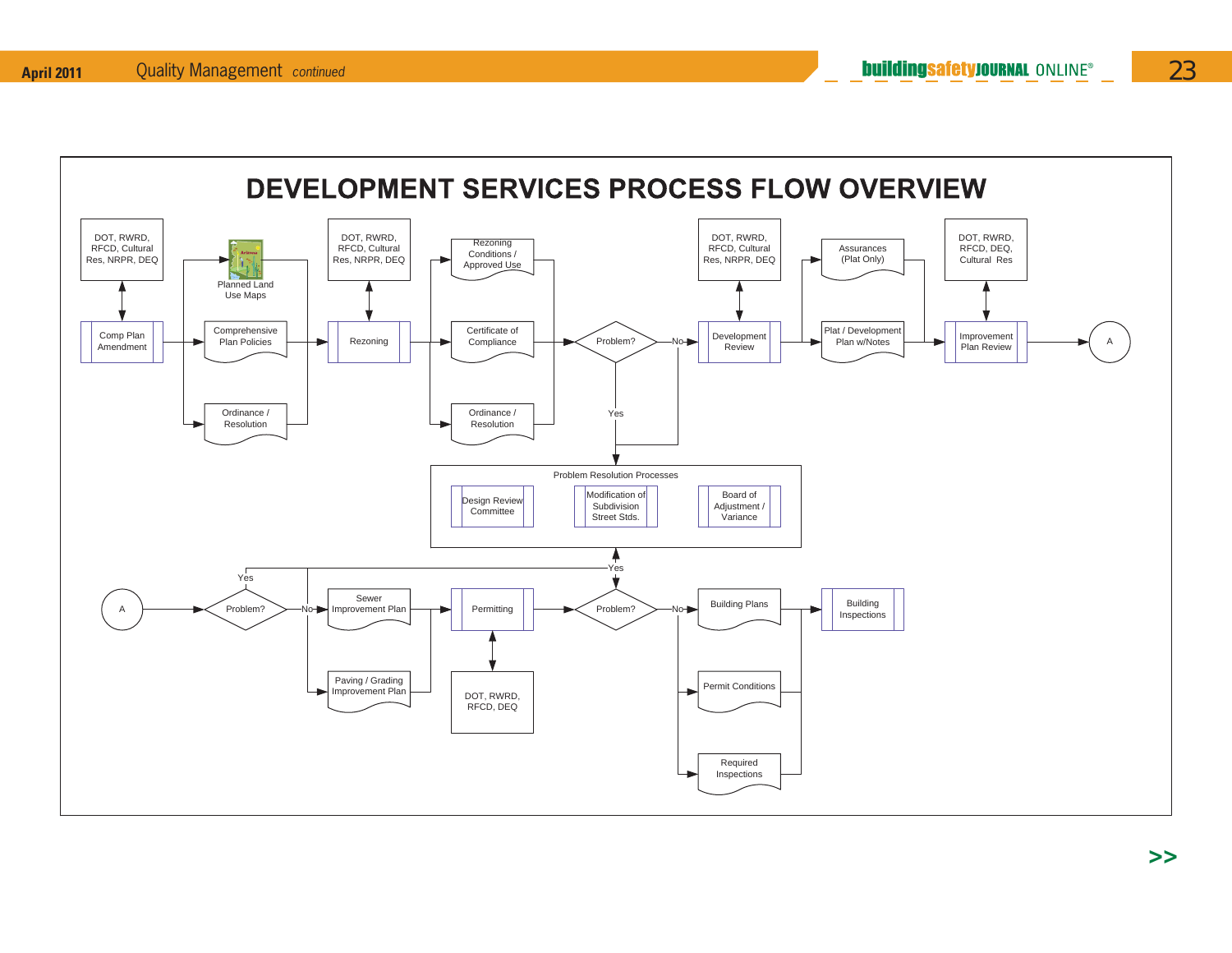#### *Continued from page 22*

limiting the potential for omission errors and facilitating the automation of information transfer. In addition, customer service benefits from these efficiency gains translate into reduced turnaround times and real-time information sharing via a web client portal.

*Building permit*. Building permit application is typically made post approval of all land use and site infrastructure, which guide the interface between the building details and site elements. As such, a building permit needs to be reviewed for zoning, utilities, flood control and other requirements already typically addressed within upstream processes through instruments, such as specific plans, rezoning ordinances, subdivision plats, development plans, etc. Thus, to review compatibility between the proposed building design and the site, these instruments need to be analyzed for information that may be pertinent to the building elements. This process is highly labor-intensive, as many sheets of multiple documents need to be verified, which also results in a high probability of error relating to a missed element.

Instead, if an integrated data and workflow approach was implemented, data from upstream processes could flow down to the building permit process for two principal purposes. The first would be to categorize permit conditions in upstream pro-

cesses, such that these could automatically flow into<br>the building permit without intervention of the plan<br>review staff; the second would be to provide guidance<br>to plans examiners in reviewing site elements falling<br>outside egorized into discipline-specific areas for use by the plan review staff; i.e., building site location information could be grouped to include setbacks, number of sto ries, maximum height and surface area that differ from the default values allowed within that zone by code. Again, this approach would enhance efficiency/effec tiveness of the building review process by generating greater staff productivity/reducing review error rate.

*Coordination of requirements across agencies: sewer release*. In many jurisdictions, building con struction is allowed to begin prior to completion and release of the public sewer. However, a mechanism must be implemented in order to ensure that build-

cresses, such that these could automatically flow into is required to verify that the sewer is relaxed prior<br>the building permit without intervention of the plan<br>the building plumbing connection. Such the provide guidance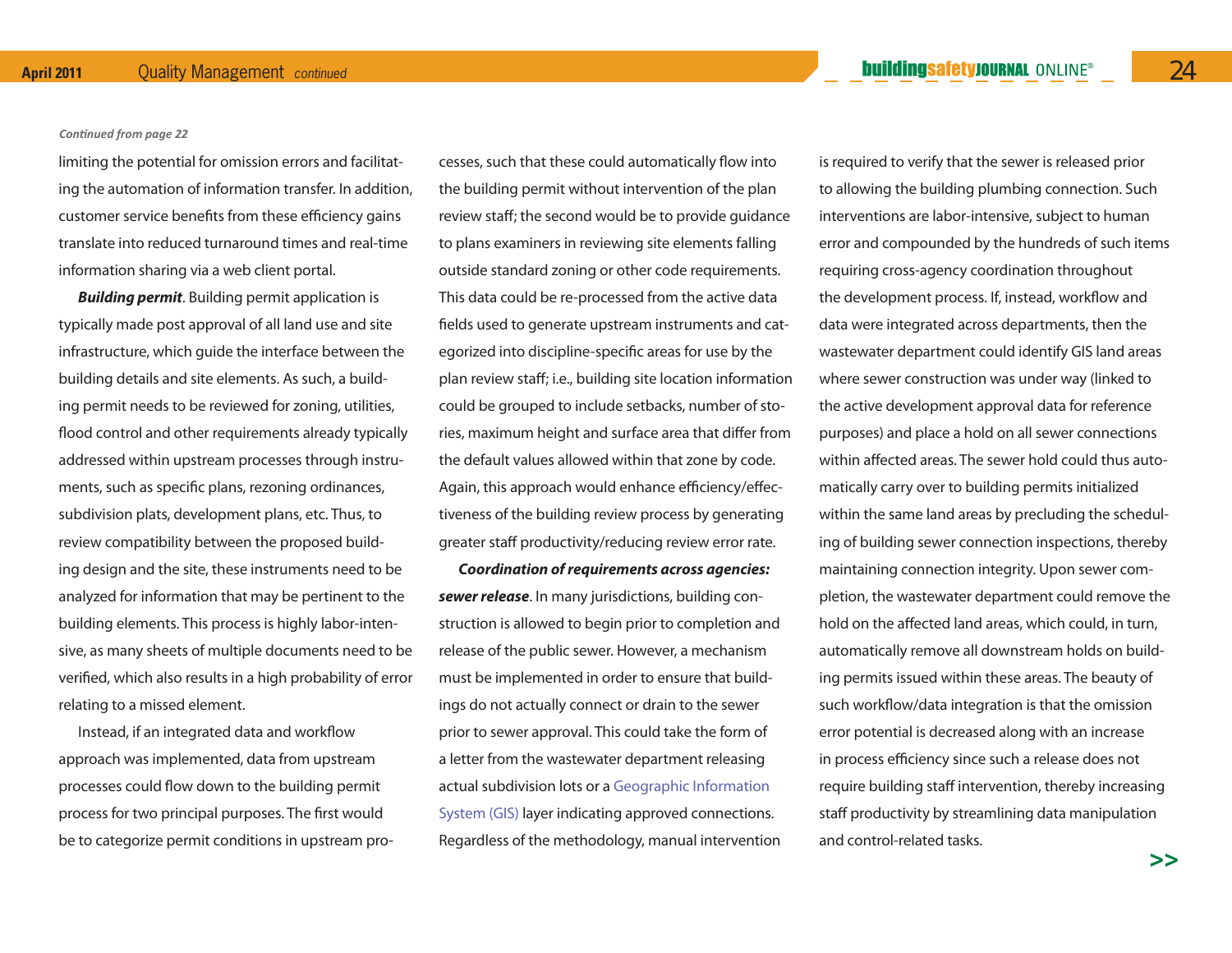

### **Land-Based Context**

Stepping deeper into the data-centric approach allows one to re-evaluate the nature of information and its use within processes. Since public works departments are typically land-based in their approach to processing information, one needs to tie processes, work instruments and assets to land areas for easy access and retrieval. GIS can be adapted for tracking genealogy of land subdivision or aggregation, as well as linking mapped areas to database fields, thereby facilitating future reporting on a particular tract of land.

In addition, GIS data systems should not be limited to geographical layer views proper, but extended to integrate land plan views wherever possible. For example, traditional development plans may be available electronically as images or PDF files that need to be opened within a viewer independent of GIS layer views on the same area. However, since almost all public works land-based processes require evaluating information living within a GIS environment, it would be more useful to have the land-based graphic elements of development plans take the form of vector files comprising a GIS layer than as static documents outside this environment. Again, the vector drawing is more useful than the image created from a paper instrument for retrieval as well as for analyzing context specific information, as it can be overlayed with other layers available within the GIS environment. A vector development plan could therefore be viewed as a layer alongside other GIS layers, thereby providing an integrated graphic view regarding context and allowing viewers to glean all graphical data within a single platform. This methodology has already been successfully deployed by the Pima County Information Technology Department GIS Group as relating to incorporating Development Services planning and addressing AutoCAD layers within MapGuide, thereby yielding

great gains in processing efficiency of related tasks.

Thus, linking the GIS environment to active database fields maximizes the potential for efficient workflow processes across the range of available information.

# **Process Efficiency Summary**

To harness the potential for such efficiency gains across the organization, the data-centric approach requires identification and mapping of processes reflecting how data flows through the organization in order to create appropriate fields and tables, along with the links that exist among them. Doing so provides an ideal opportunity to re-engineer business processes aligned with information flow in order to obtain the greater levels of efficiency that this methodology can produce.

This data-centric process approach has been in use for some time within certain industries, such as banking, travel and insurance. The process of purchasing a plane ticket occurs in this manner as flight availability is checked, seats reserved, payment collected and electronic confirmation generated – all without requiring manual intervention by way of validation against a paper instrument. The product of this process is the boarding pass (instrument), which may be printed as